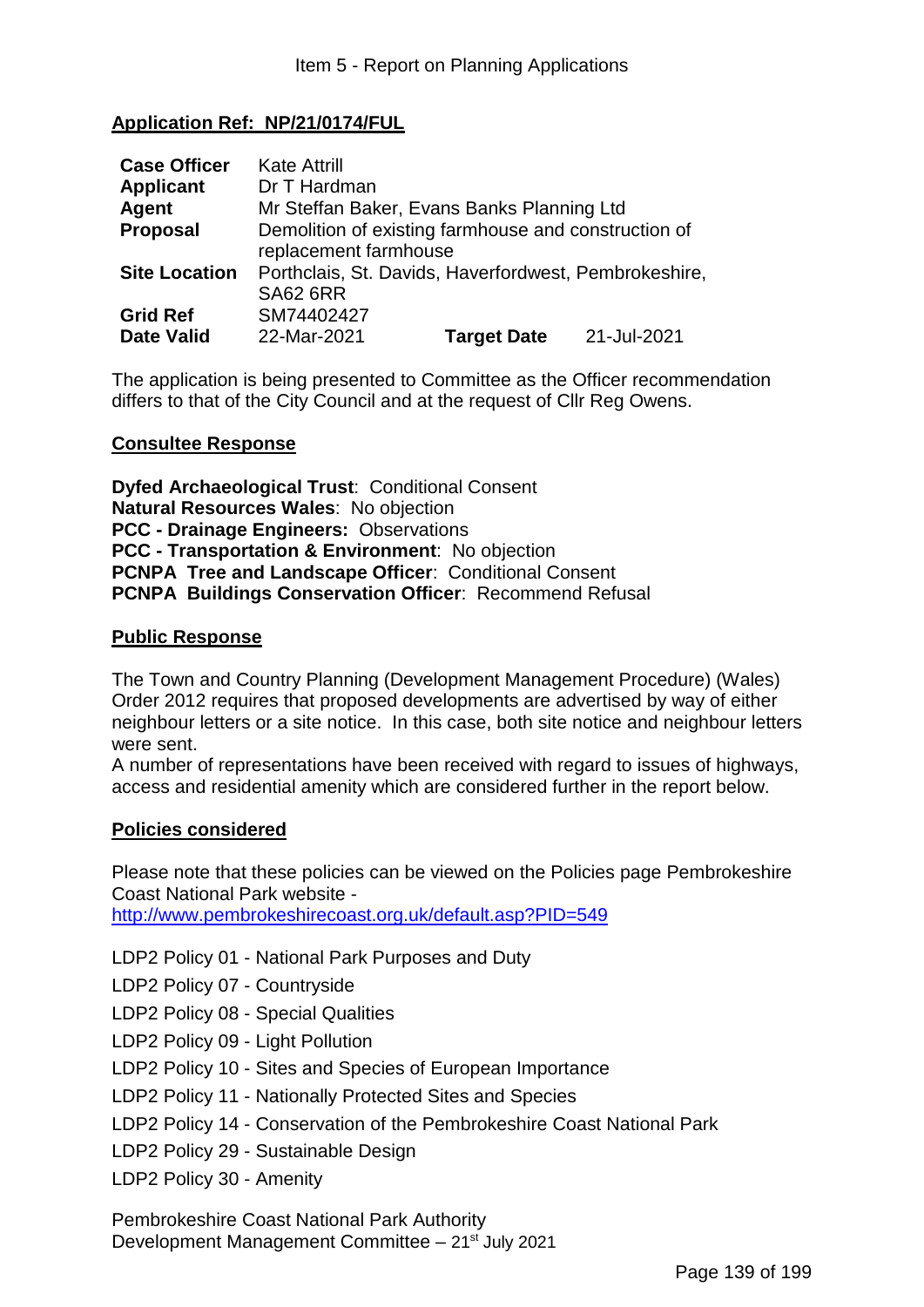LDP2 Policy 46 - Housing LDP2 Policy 59 - Sustainable Transport LDP2 Policy 60 - Impacts of Traffic PPW11 SPG05 - Sustainable Design SPG06 - Landscape SPG13 - Archaeology TAN 05 - Nature Conservation and Planning TAN 12 - Design TAN 24 - The Historic Environment

# **Constraints**

Special Area of Conservation - within 500m Special Protection Area - within 500m LDP Mineral Safeguard Historic Landscape Safeguarding Zone Rights of Way Inland - within 50m Hazardous Zones ROW Coast Path - within 10m Nat Trust Covenants Recreation Character Areas Affordable Housing Submarkets Seascape Character Areas Landscape Character Area

## **Officer's Appraisal**

#### **Site and Context**

Porthclais Farm is located in open countryside about 1 km south west of St David's and comprises a traditional farmhouse with a range of old and modern outbuildings together with an established caravan/tent site in the surrounding fields. The dwelling has been unsympathetically extended over the years and is in need of modernisation and repair.

Planning Permission for alteration and extension of the dwelling was approved in 2007, again in 2012, minor amendments to the extant consent were applied for in 2015 (NP/15/0612/NMA) and a variation of condition was granted in 2016 to allow for a further 5 years to implement that permission.

A further application to again extend the commencement period was withdrawn in 2020 when a new protected species report was required. The 2016 permission lapsed in May 2021 and is no longer extant.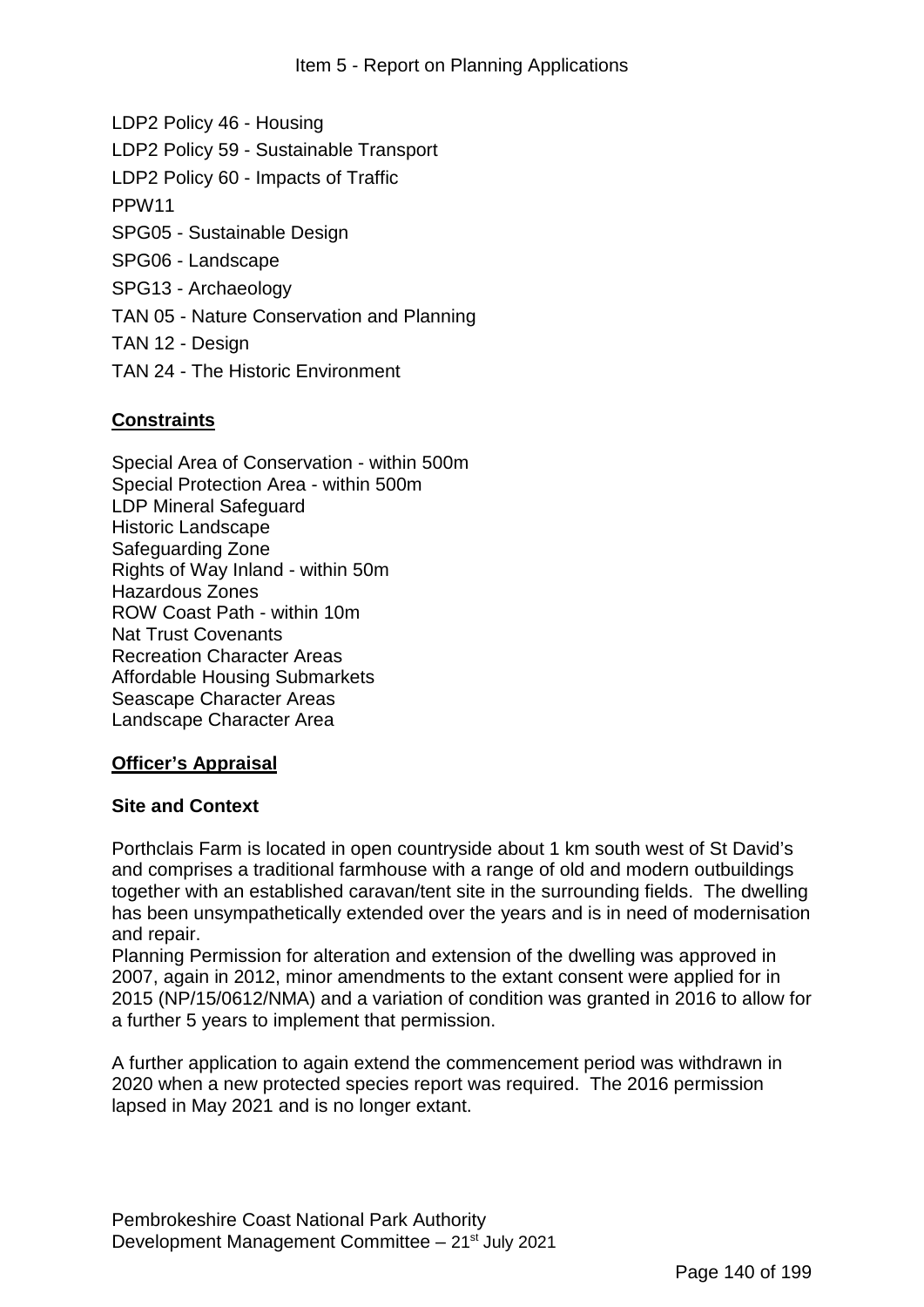# **Relevant Planning History**

PA/20/0059 – Pre-application submission proposing a replacement dwelling – proposals not supported by officers

NP/20/0239/S73 - Variation of Condition no.1 of NP/12/0026 to allow extra 2 years for renovation- Withdrawn due to lack of up to date ecological survey

NP/16/0102/S73 - Variation of Condition no. 1 of NP/12/0026 to allow extra 5 years - Approved 10/05/2016

NP/15/0612/NMA - Proposed minor amendment to NP/12/0026 to amend chapel style window in north elevation and to demolish and replace part of the existing dwelling comprising walls and roof - Approved

NP/12/026 - Renovation and extension to existing farmhouse - Approved

NP/07/364 - Extensions to dwelling - Approved

NP/99/065/CLE - Use of Land as caravan and camping site – Approved

### **Description of Proposal**

The application proposes the demolition of the existing 6-bedroom house, which is a stone dwelling which has been concrete rendered under a slated roof, and its replacement with a 4 bedroom dwelling with stone cladding.

Whilst the application forms suggests the dwelling will be clad in re-constituted stone, the design and access statement indicates natural stone.

The orientation of the dwelling is also being changed from running west-south-west to north-east to now running north-south.

#### **Key Issues**

The application raises the following planning matters:

- Policy and Principle of Development
- Siting, Design and Impact upon the Special Qualities of the National Park
- Access and Parking
- **Landscaping**
- **Biodiversity**
- Other Material Considerations

## *Policy:*

Policy 1 of the Pembrokeshire Coast National Park Local Development Plan (LDP) sets out the National Park's purposes and duty, in order to ensure that development within the Park is compatible with these.

Pembrokeshire Coast National Park Authority Development Management Committee  $-21^{st}$  July 2021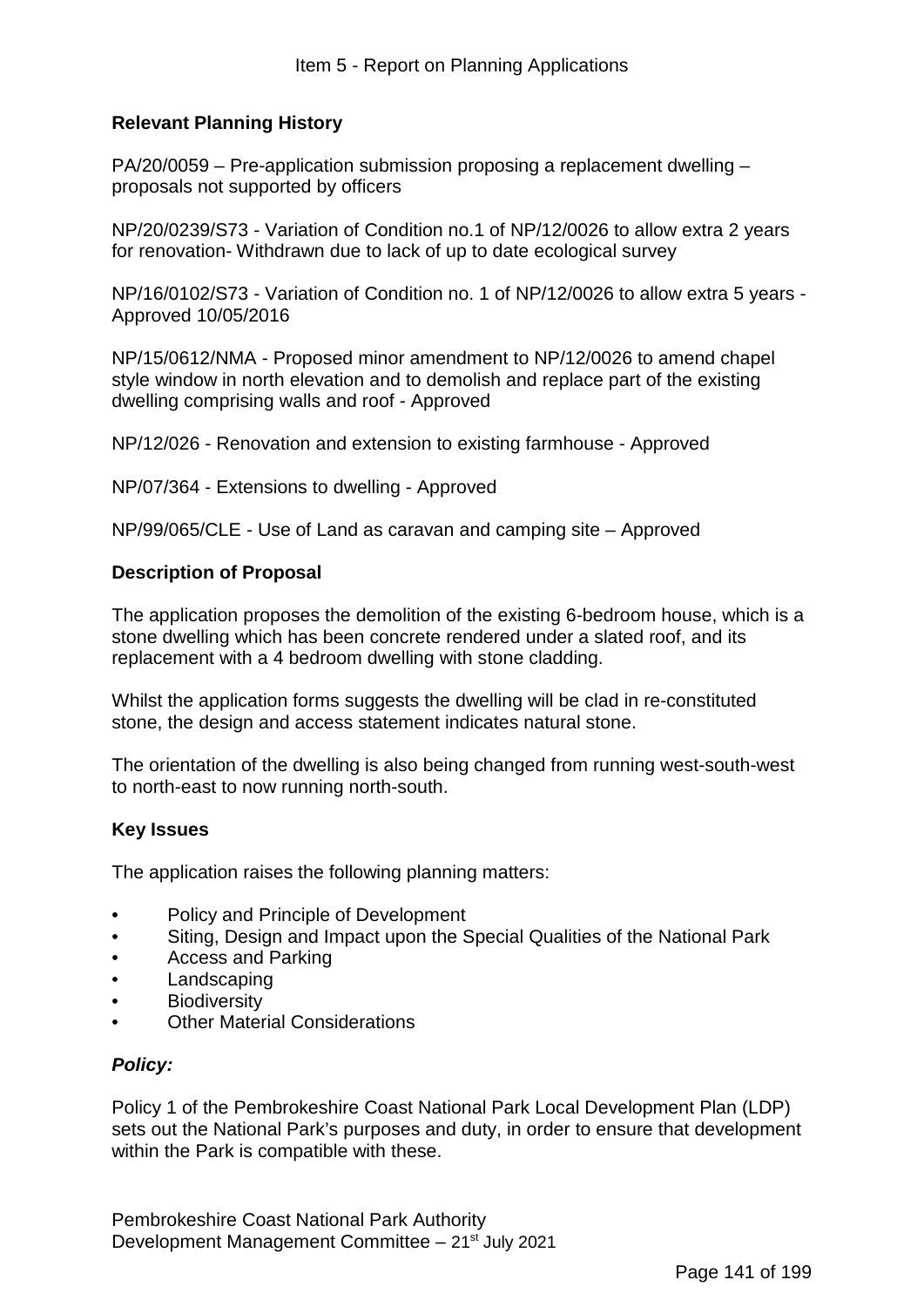The site lies within the open countryside as defined by the Pembrokeshire Coast National Park adopted Local Development Plan (LDP) and Policy 7 is the relevant strategic policy which allows for release of land depending: *'on the character of the surroundings, and the pattern of development in the area'.* 

Planning Policy Wales, at paragraph 6.3.6 states:

In National Parks, planning authorities should give great weight to the statutory purposes of National Parks, which are to conserve and enhance their natural beauty, wildlife and cultural heritage, and to promote opportunities for public understanding and enjoyment of their special qualities.

## *Siting, Design and Impact upon the Special Qualities of the National Park*

Policy 8 of the Pembrokeshire Coast National Park Local Development Plan 2 (LDP2) is a strategy policy which refers to the special qualities of the National Park and lists priorities to ensure that these qualities will be protected and enhanced.

Policy 14 of the LDP2 seeks the conservation of the Pembrokeshire Coast National Park with criteria (a) and (b) resisting development that would cause significant visual intrusion and/or, that would be introducing or intensifying a use which is incompatible with its location. Criteria (c) and (d) resists development that would fail to harmonise with or enhance the landform and landscape character of the National Park and/or fails to incorporate important traditional features.

Policy 29 of LDP2 requires all development proposals to be well designed in terms of place and local distinctiveness (criterion (a)).

Given the existing dwelling's setting in the Historic Landscape (LCA 18, St David's Head, a Registered Landscape of Outstanding Historical Interest in Wales), the Authority's Built Conservation Officer was consulted and made the following comments:

'As previously, I remain of the view that the demolition of the existing farmhouse is not justified. It is very much part of the 'grain' of the historic landscape, the overall form typical of the C19 farmhouses of the St Davids Peninsula. The litany of alterations and relatively minor defects noted by the applicants in the covering letter and Design and Access Statement is fairly typical also. There seems to be no real reason why the existing house cannot be sympathetically upgraded/extended.

The proposed replacement dwelling is more akin to a suburban executive house rather than the local vernacular. The large boxy proportions and stone cladding pay no regard to the prevalent local style, the overall design and detail comprising neither good modern sustainable design or careful facsimile.

This proposal does not accord with Policy 1, 8(d), 14 (a,c,d,) and 29 (a).'

The officers have taken into account the Conservation Officer comments, and also the justification given for the demolition in the structural report, which is an economic justification and that element is considered further in the report below.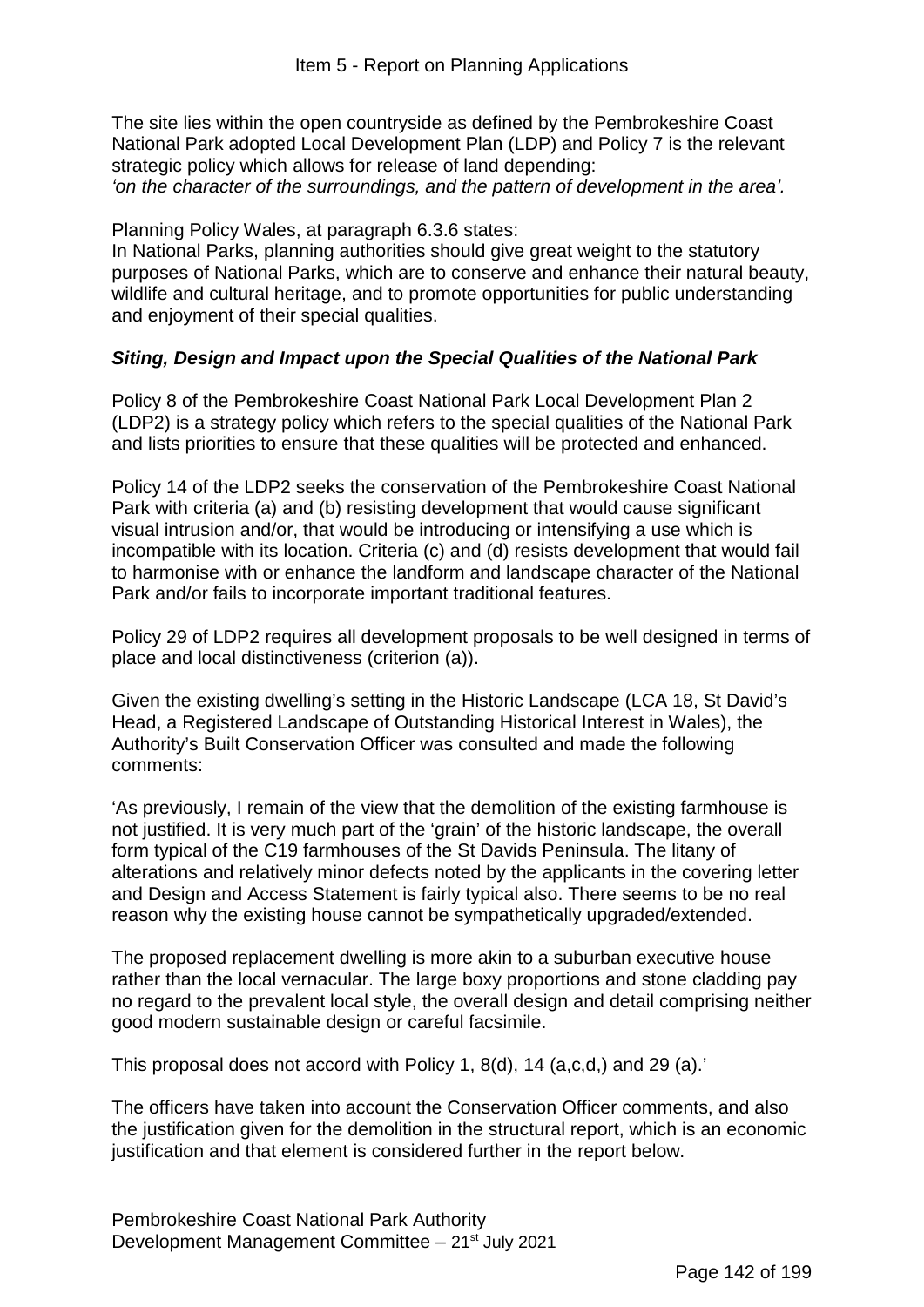The proposal neither conserves nor enhances the special qualities of the landscape of the National Park and thus cannot be supported.

# *Access and Parking:*

The Highways Authority have been consulted in respect to any potential impact on traffic or highway safety. Their consultation response is copied below.

'The proposal is to demolish the existing 6-bed dwelling and replace with a 4-bed farmhouse. The property is located at the northern side of the property boundary, with the reposition of the new dwelling this will create a new parking and turning area for the property of 3 parking vehicles.

The property is accessed by a long private access, which is also used to access the farm and their caravan/camping business. The property has good visibility on to the highway. No changes to access planned. I have no objections on highways grounds to the plans as submitted'.

The proposed development is therefore considered to comply with Policies 59 & 60 of the Pembrokeshire Coast National Park Local Development Plan.

## *Landscaping:*

The Authority's Tree and Landscape Officer has been consulted with regards to the proposals, and a condition requiring the submission of a landscaping scheme has been requested if the application were to be approved. Those further details required to be submitted for approval are: clarification of planting / landscaping proposals, a scale plan on proposed site layout showing precise site specific locations, schedules of plants (trees and hedges), plant species, plant supply sizes, proposed numbers of each proposed species, hedge planting density and method (e.g. double staggered), implementation programme / timescale / phasing of planting, management and replacement of failures details.

## *Biodiversity:*

To comply with Planning Policy Wales (2021) and the Environment (Wales) Act 2016 planning authorities are expected to ensure every development positively contributes to biodiversity.

A protected species survey was submitted which demonstrated that there were no protected species using the site. Natural Resources Wales had no objection to the scheme as submitted.

The submitted ecological report suggested at 4.2, that bat boxes and a sparrow terrace be installed on the replacement dwelling, but these were not shown on the elevations supplied.

In order to enhance biodiversity, if the application was being recommended for approval, a condition would be required for a biodiversity scheme to be submitted within three months of the approval date.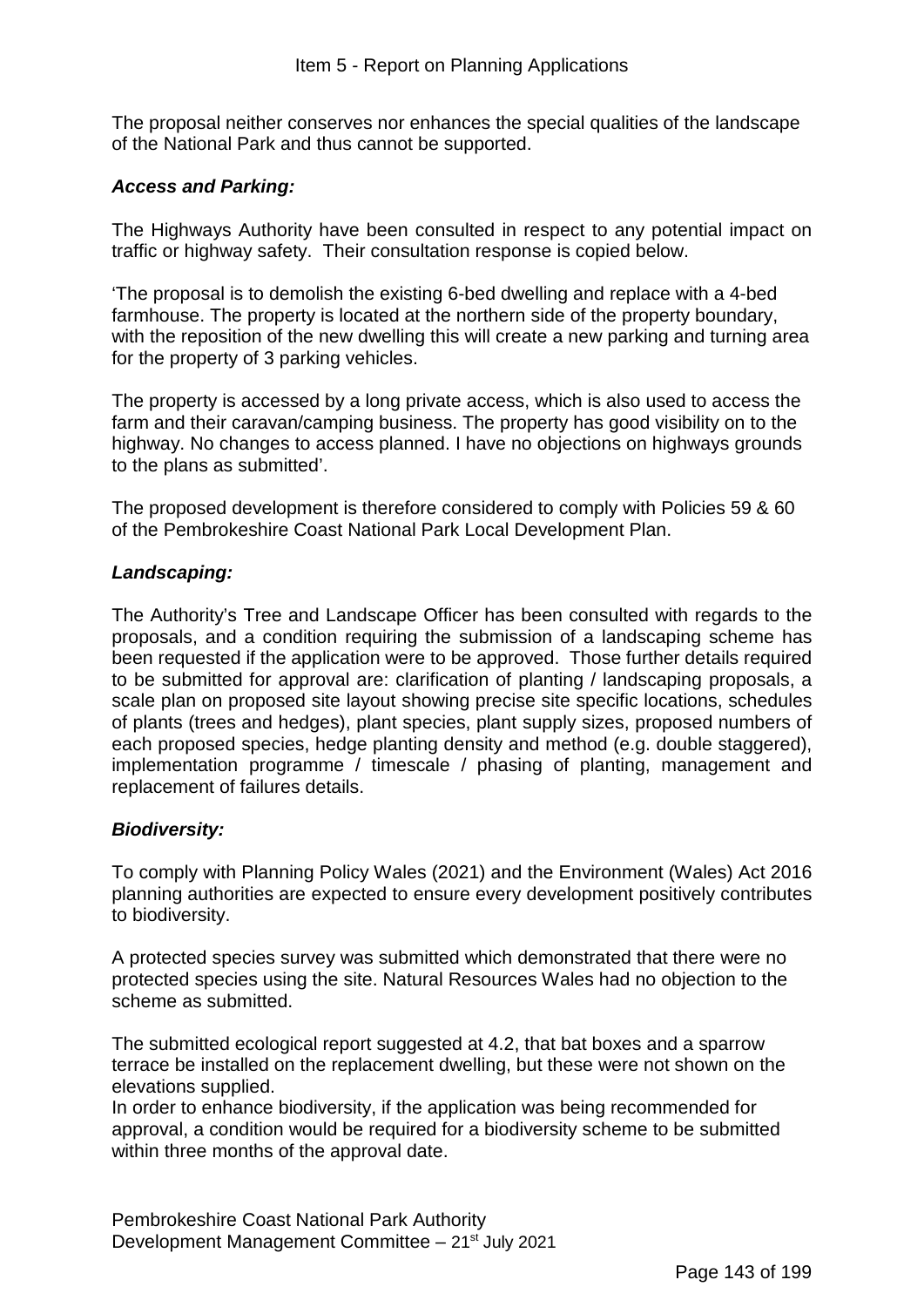## *Archaeology:*

Dyfed Archaeology's consultation response reads:

'On behalf of your Authority we have checked this consultation against the Regional Historic Environment Record, a database that currently holds over 60,000 core and event records of archaeological and historic significance. The portion of these records relating to the Pembrokeshire Coast National Park has been adopted by resolution of your Authority for the purposes of the Town and Country Planning (General Permitted Development) Order 1995.

This search has revealed that the building in question is recorded as being present on the 1840 Parish tithe map for St. Davids. In addition the site is recorded as being that of the medieval settlement of Porthclais (PRN 12897). In view of the above, it is therefore possible that buried archaeological features could extend into the application area where any ground works for the proposed development could reveal and destroy buried archaeological remains'.

A condition was suggested to be attached to any permission granted requiring a written scheme of investigation.

## *Other Material Considerations*

A structural condition survey was submitted with the application, in justification of its demolition and replacement. This has identified that the concrete render (a later addition to the property) needs replacing or removing, and that this is of 'no structural significance'. The report also suggests that the roof may require replacing, but that damp has been caused by poor flashings around the chimney stacks which has allowed water ingress.

The planning statement details that the cost of refurbishment would also be subject to VAT, which would not be applicable to a re-build.

Whilst there is no LDP policy to require an assessment of embodied carbon, or the sustainability of the proposals, the replacement of a traditional vernacular building on a purely economic argument cannot be seen as sustainable development without significant justification.

There is likely a significant volume of natural stone underneath the concrete render, which could potentially be re-used in the new dwelling, but this has not been suggested within the application as an option.

Looking at the historic development of the property, it is clear that the original dwelling has been extended, but at the same height of the original, whereas good design practice now would seek to delineate the original from a modern addition by dropping the ridge height, or putting the new addition at a 90 degree angle to the original, so that the historic development is clear.

The principle in this case, of replacing an un-sympathetically extended dwelling with another of similar proportions is the key issue, and should the justification for its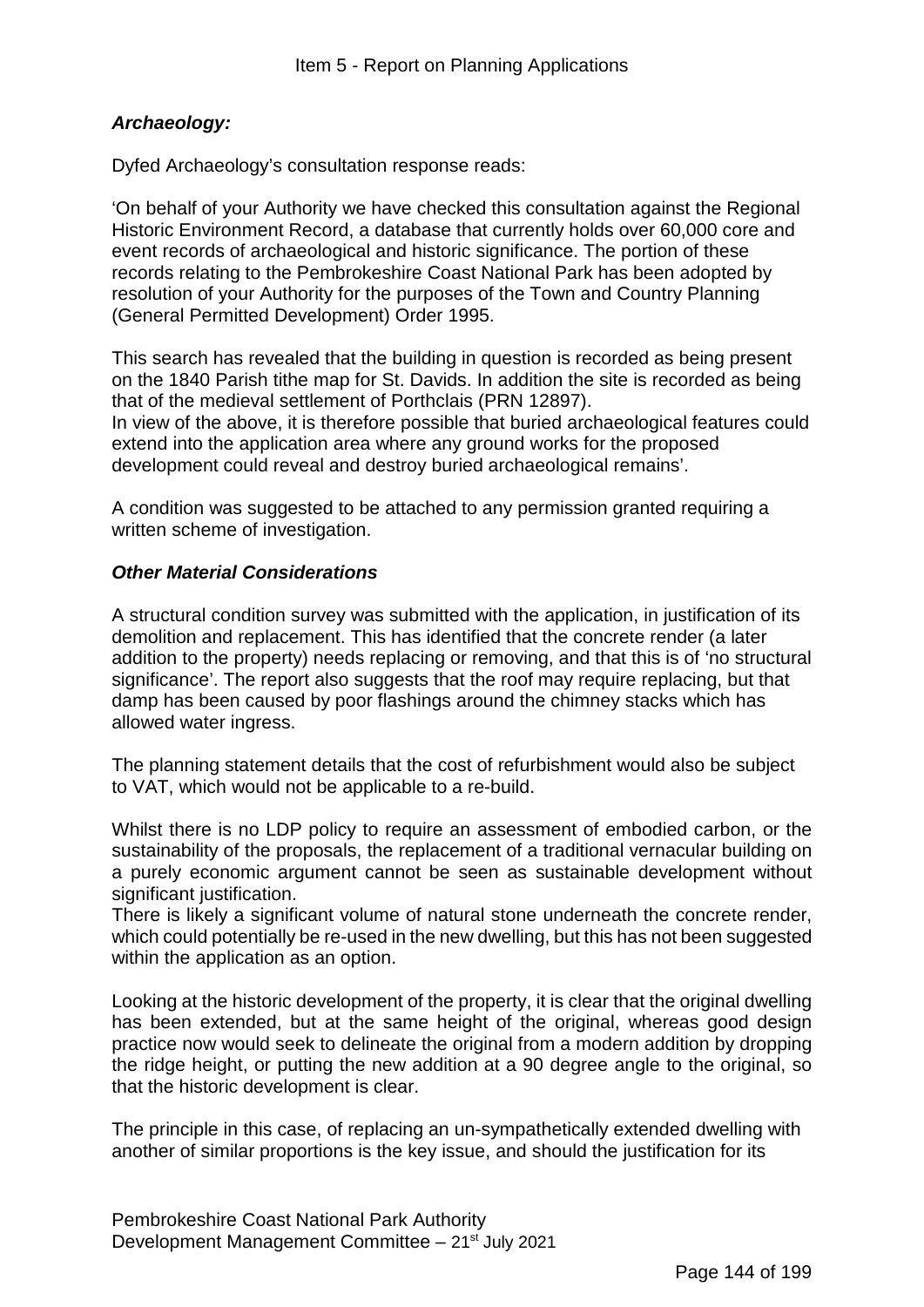removal be supported, there would likely be a more appropriate design solution to its replacement.

As the proposal neither conserves nor enhances the special qualities of the landscape of the National Park, the development proposed cannot be supported.

# **Conclusion**

Whilst the dwelling has been significantly over-extended in an unsympathetic manner in the past, there is an opportunity to replace the dwelling either with something of good quality contemporary design, or with a design which echoes the character of a traditional Pembrokeshire farmhouse. The design proposed here is not considered to either enhance or conserve the special qualities of the National Park and cannot therefore be supported as it is contrary to Policies 1, 8, 14 & 29. The justification for removal does not outweigh the policy conflict given the availability of more appropriate design solutions.

# **Recommendation**

## **REFUSE, for the following reason(s):**

1. The proposed design, proportions and stone cladding are considered to have a harmful impact on the special qualities of the National park as they pay little regard to the traditional vernacular style, the overall design and detail comprising neither good modern sustainable design or careful facsimile and the proposal is therefore considered contrary to Policies 1, 8(d), 14 (a,c,d,) and 29 (a) of the Pembrokeshire Coast National Park Local Development Plan, the principles of TAN12 and Planning Policy Wales (Edition 11, February 2021).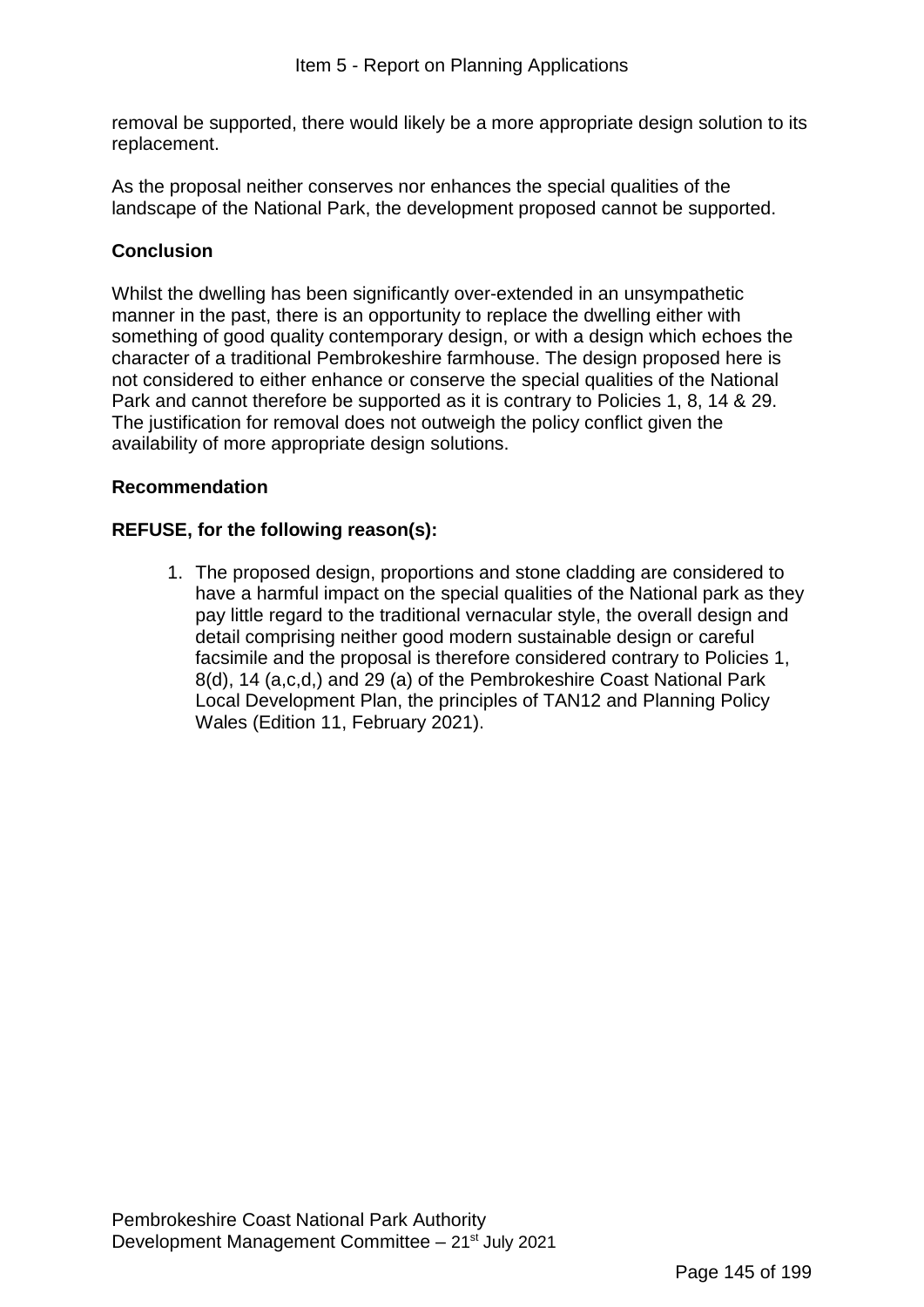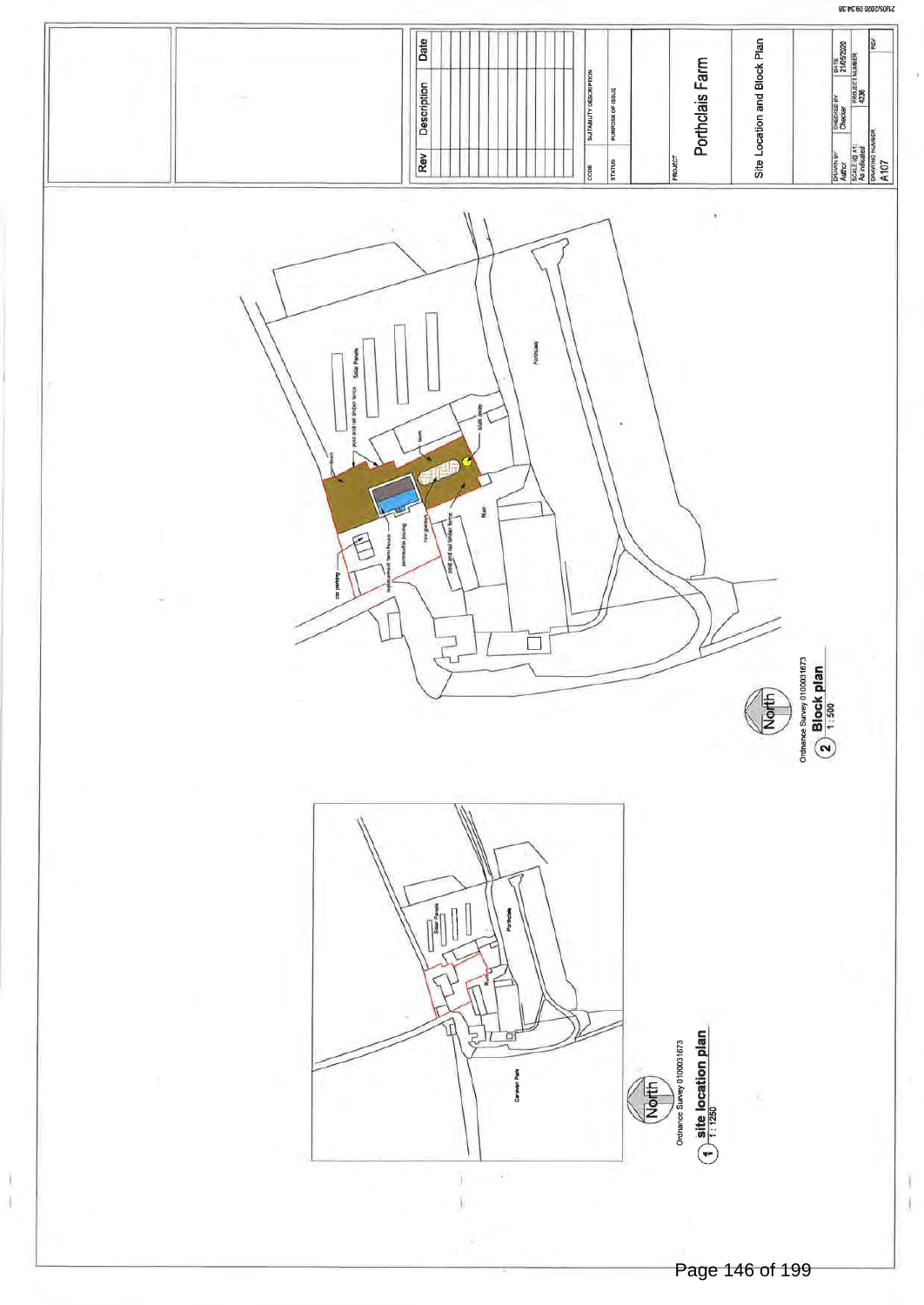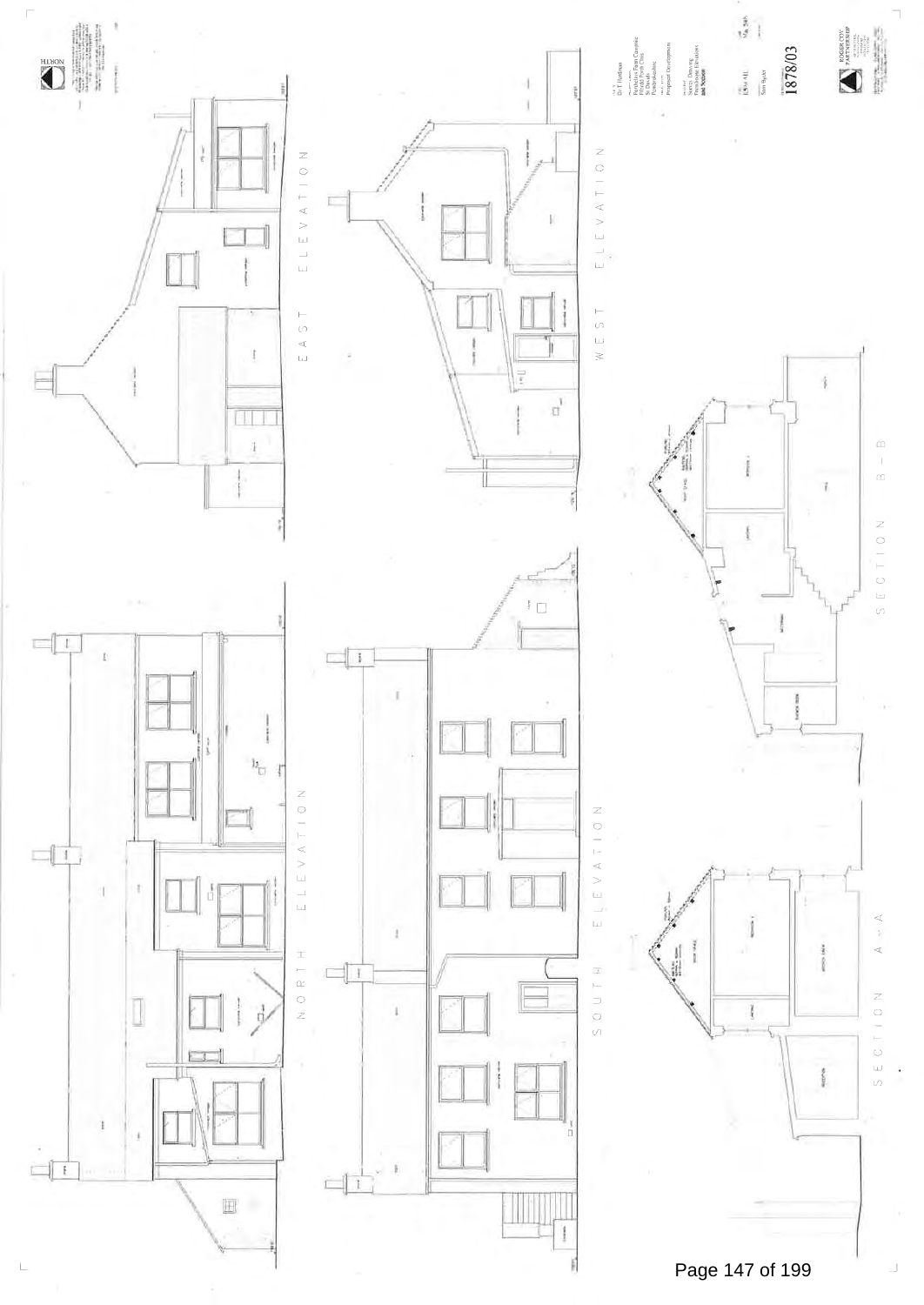

EFOOB  $\begin{array}{ccccc} \pm & S & \Sigma & \bot & \bot \end{array}$  $N$   $V$   $\overline{T}$  d



JE PER LA TARA<br>PURCH PARTIER - PRODUCT<br>PURCHA JULIOSOFIA DE MERCIA **STREET** 

Q

Page 148 of 199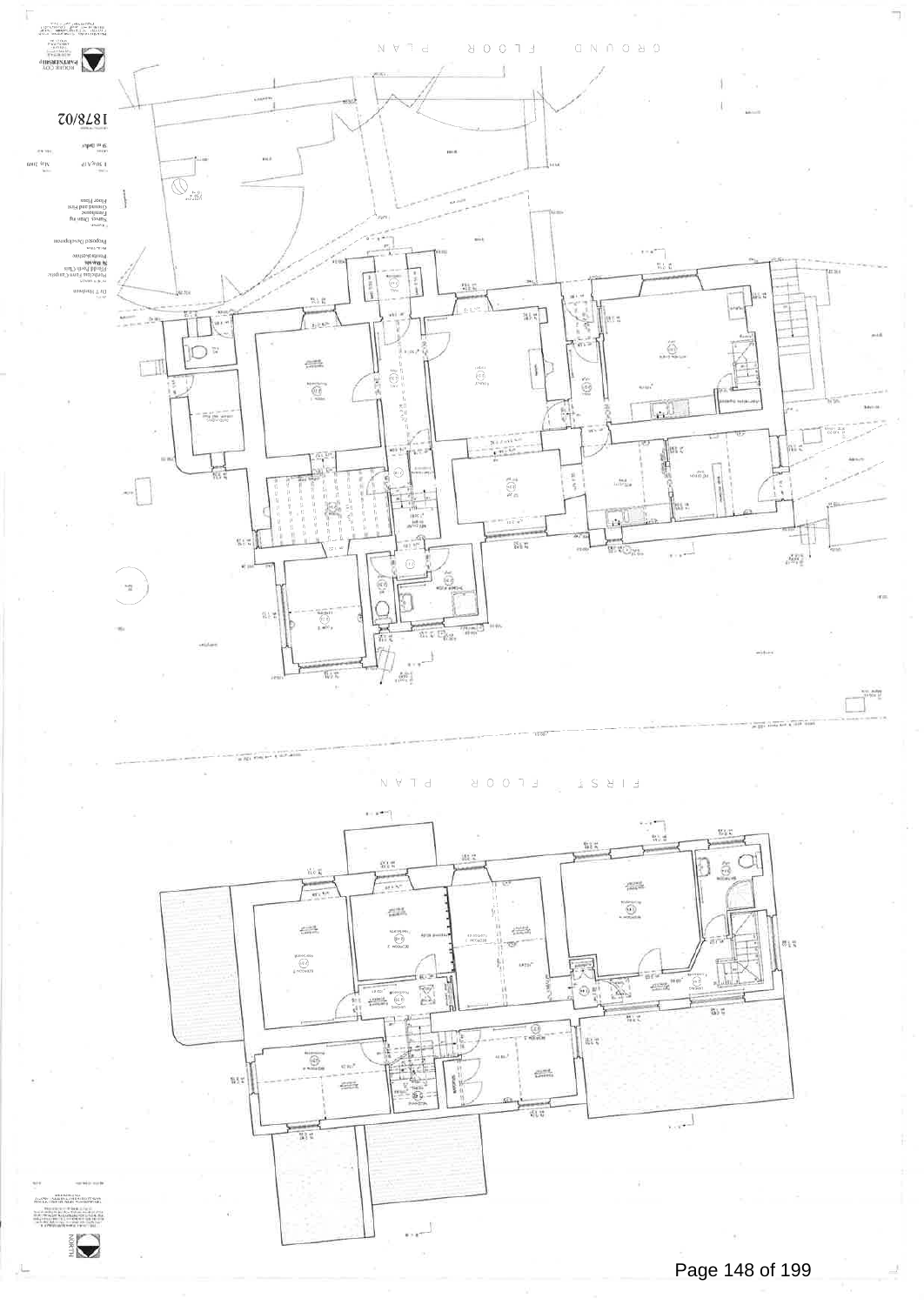

14/05/2020 10/45/23